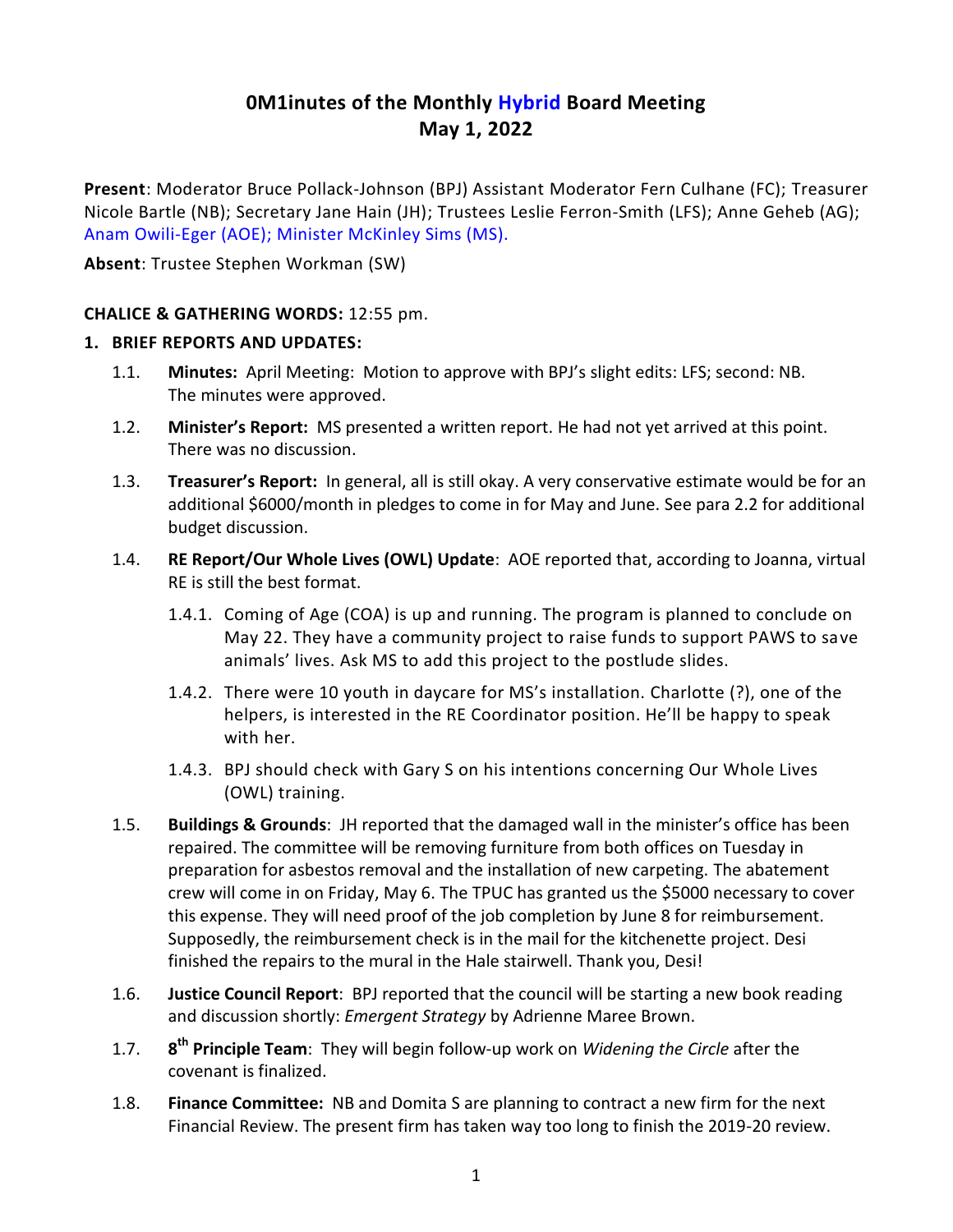Paperwork from that report is necessary to begin the next review. The finance committee is scheduled to meet next Tuesday to review any budget changes that may be made at this board meeting. At the present, we have \$206,382 in pledges (Thank you, Fern!) which still leaves us with a deficit budget of \$8,000. See para 2.2 for additional budget discussion.

- 1.9. **Membership Committee**: No report.
- 1.10. **Music Director Search**: LFS reported that the committee received a request for information from Lois Murphy, worship chair at the Unitarian Society of Germantown (USG). They aren't sure yet what this is about. LFS phoned her and left a message, but has received no response yet. More Music Director information is addressed in para 2.3.
- 1.11. **RE Position Search:** Linda PJ has compiled a preliminary job description and has distributed it for comments from the committee. NB is planning to attend their next meeting on Thursday, May 5 to discuss the levels of certification that affect salaries: lowest to highest being RE Coordinator, Religious Educator, (Credentialed) Associate Level, Credentialed Level, and Credentialed Master Level. At 15 hours, and a salary of \$2300+/- for 9 months, no benefits will be offered. Usually, there are only childcare volunteers enlisted over the summer. BPJ asked that description copies be sent to the board as well.

#### **2. UPDATES AND ACTIONS:**

- 2.1. **GA Delegates**: General Assembly meets from June 22-27 in Portland, OR. We must have 2 official delegates. FC will be attending in person. Domita S may agree to become a virtual delegate and BPJ is intending to be a delegate and attend virtually. We should also have at least one non-voting alternate. The Board must approve the list of delegates at the June meeting.
- 2.2. **Pledge Responses/Budget**: So far we have planned pledges at \$196,062.90 with 5% not being received. This year we're more at 2-3%. She said that planned unpledged contributions have been decreased a bit. There are 61 pledging units as of this date from 78 individual members and friends. NB went through the planned budget and brought several of the lines to the attention of the board.
	- 2.2.1. Budget Discussion:
		- 2.2.1.1. We have cash reserves of \$93,300 in checking and \$58,705 in savings. Some is designated for funds: contingency, justice, Stenton & Gorgas, ministerial discretionary, children & youth, music, etc. totaling about \$70,000. The planned endowment contribution has not yet been moved. NB recommends that this is still more than we need to keep in cash. Our bookkeeper may be able to offer clarification on day in/day out costs.
		- 2.2.1.2. Leftover funds from the installation will be rolled over into the Ingathering Homecoming event planned for next fall.
		- 2.2.1.3. BPJ asked how much of the \$70,000 is available from what was rolled over from the year before MS was hired? BPJ estimates \$20,000. NB will ask Tim S if he has more accurate information.
		- 2.2.1.4. The ministerial sabbatical fund has been initiated with \$2000.
		- 2.2.1.5. The TPUC could give us a 4% disbursement from our endowment investment of about \$13,000 but we'd prefer to reinvest that amount toward a goal of \$500,000 (approximately twice our annual budget).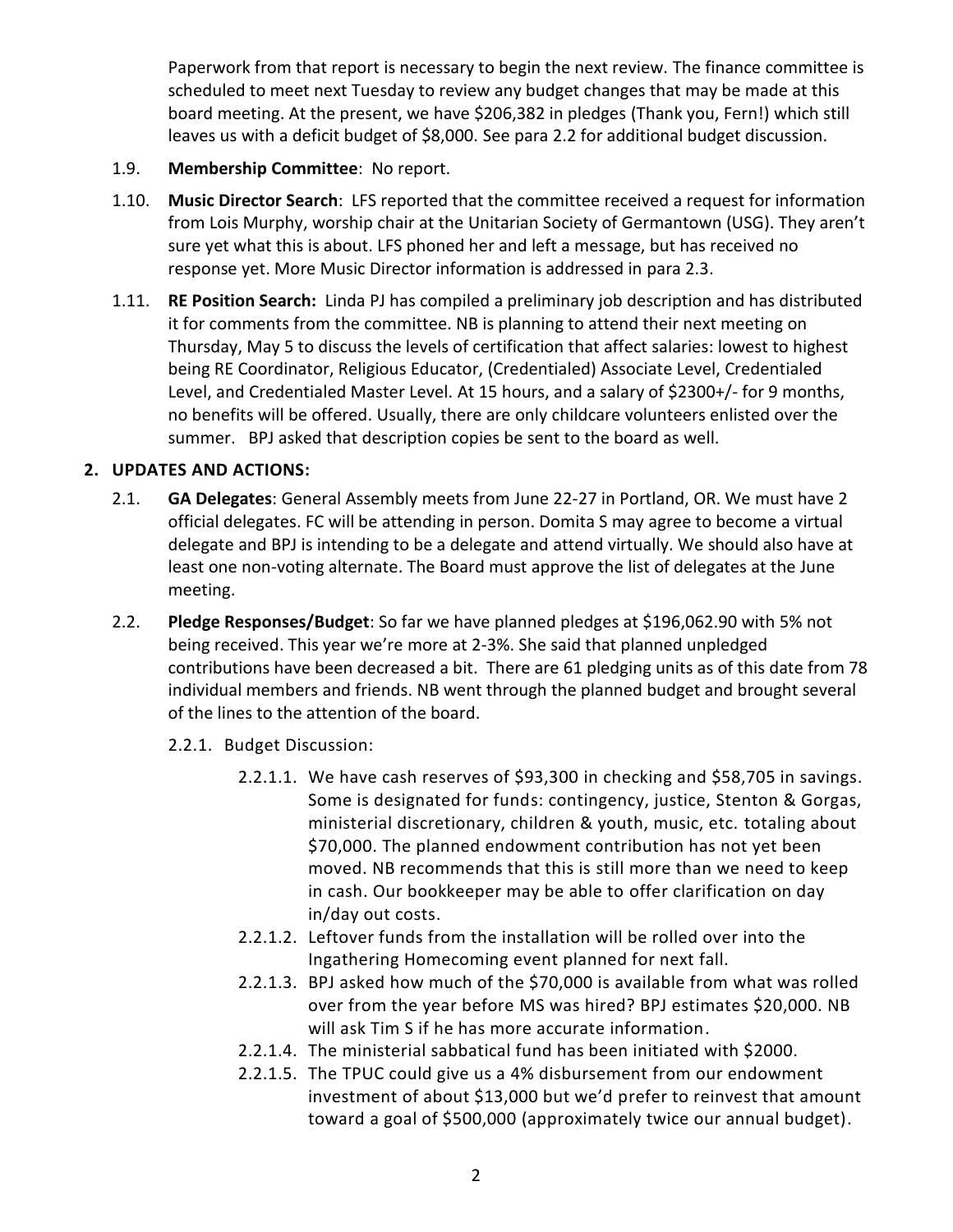We believe our balance is \$330,067 without the planned \$50,000 from our bank account. NB and FC would both appreciate a new statement from the TPUC and to what is our accurate investment amount.

- 2.2.1.6. MS is very interested in planning a capital campaign toward endowment-building for next year.
- 2.2.1.7. B&G has requested to lower its budgeted line to \$5000 but NB recommended keeping an additional \$1500 in the contingency fund for their use should there be an emergency. There was then decided that we wouldn't need that expense line assuming that the approximate \$4000 in the bank reserves is a real number. The contingency line was removed.
- 2.2.1.8. RE's expense will be dropped from \$1250 to \$1000. That should still leave funding for curriculum materials like "Soul Matters" which Joanna S was interested in purchasing. That cost is about \$450. FC: A program by Jane Goodall may also be of interest.
- 2.2.2. Deb G may be interested in co-chairing a flea market if someone else can help her. AG is willing to help on the day of the event. Cynthia B says that people are contacting her. Perhaps possibilities could be addressed at the budget or annual meeting.
- 2.2.3. There may also be interest in reviving the used book sales. This could also be included in the flea market: Anne A and/or Louise S?
- 2.2.4. JH expressed her doubts about a service auction unless the congregation can again begin meeting for "normal" coffee hours.
- 2.2.5. People asked about how they can see how much they have given in a particular timeframe. This is on the website: [https://www.uumtairy.org/portal.php.](https://www.uumtairy.org/portal.php) There are two tutorials to show how to access information.
- 2.2.6. NB made the executive decision to remove the line, Reserved Fund Transfer: \$3450, because it hasn't been used in the past several years.
- 2.2.7. **DECISION**: The Board approved the amended budget.
- 2.3. **COVID Guidelines**: Since Philadelphia is now using CDC's three levels as a guide, we are in their "low" category. But, since we had a positive case show up following the installation, it was deemed advisable to drop our attendance for this next Sunday to 25 and not serve coffee. It appears that if all is well, we will still stay at the 25-50 range for a while.
- 2.4. **Coffee Hour Plans**: We will offer coffee in Hale Lounge only if there is a volunteer to make and clean up. BPJ will write an article in the next weekly enewsletter to that effect.
- 2.5. **Nominating Committee Update**: No written report. LFS indicated that she would agree to remain on the board for another term. Thank you, Leslie! FC will rotate off. Thank you, Fern, for your many years of service! No decision from NB. The final member whose term is coming due is SW who was absent for this meeting. Cathy M has expressed an interest to have her name added to the slate.
- 2.6. **Budget/Annual/Homecoming Meetings etc**: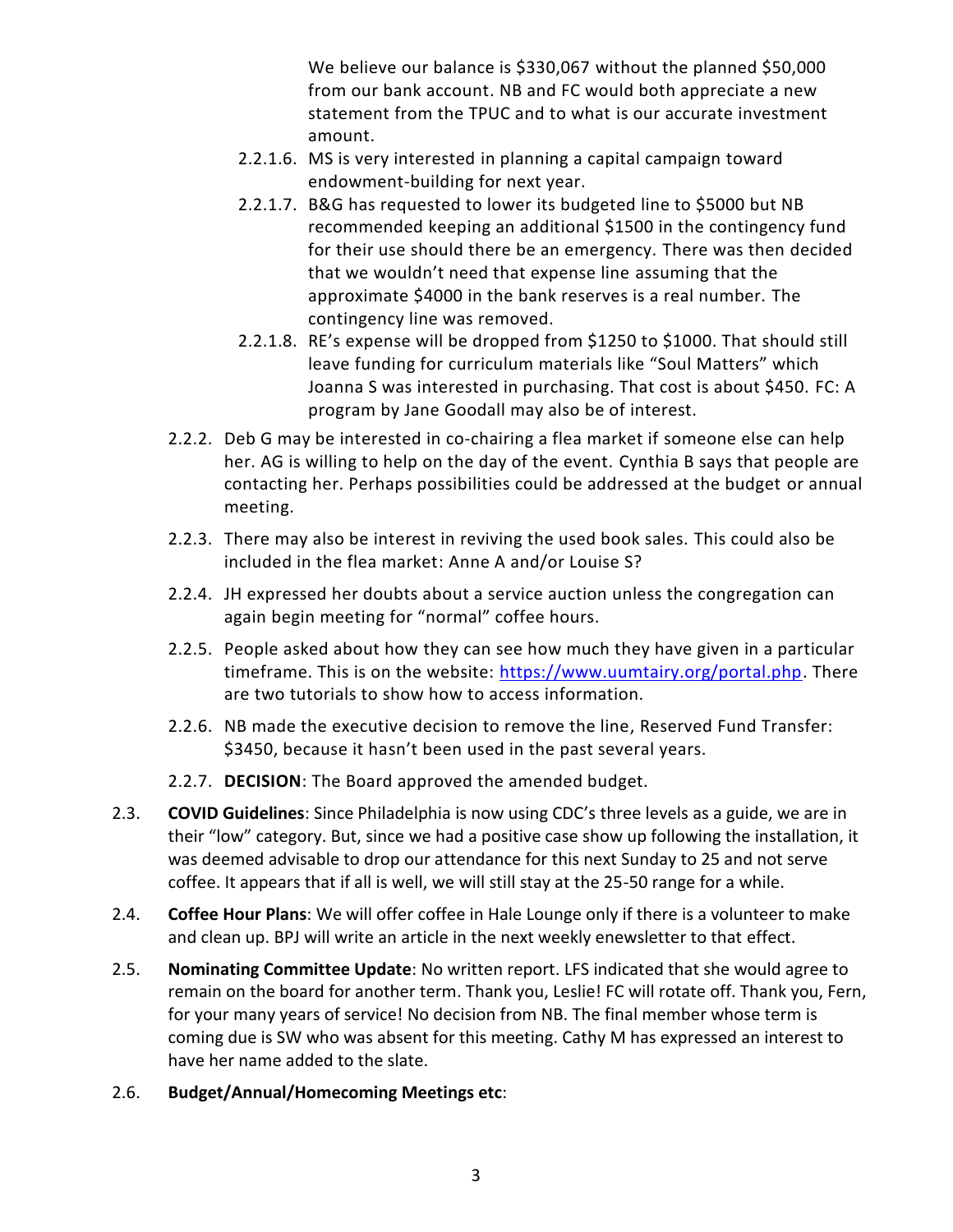- 2.6.1. Budget Meeting: Date May 22. The budget needs to be posted at the church 10 days prior to the meeting. We will vote on the budget and possibly discuss and vote on the covenant draft. If that be the case, the draft must be in people's hands 10 days prior to the meeting.
- 2.6.2. Annual Meeting: New tentative date June 12. Perhaps we could again use the tent and hire a food truck. It was also encouraged that both Pat D and Ione V attend this or the Ingathering/Homecoming event as they are perhaps the longest African American UU members, period.
- 2.6.3. Annual Meeting/Homecoming: Perhaps some of the congregants who were planning to sing or speak at the installation could do so following the annual meeting or postpone until the Homecoming in the fall. BPJ will speak to the organizer, Cathy M, about this.
- 2.6.4. Restoration/Rochester Plan: This is a process for making decisions on big social justice projects. We used it for PIHN and maybe Reconstruction, Inc. with David M and Paul M. Perhaps a committee could be formed to suggest a large project coming out of the Reparations workshops. It would require a congregational vote to decide if we, the congregation, wanted to support such a project. Could this be addressed at the annual meeting?
- 2.7. **Tag Line Sign**: Someone needs to design and get a cost estimate for a sign to hang under the present lawn sign.
- 2.8. **Building Use**: The Rich Rueben concert scheduled for June 5 will be held in two in person sessions. Jamie P will perform a graduation recital on May 15. Folk Factory will be in person Open Stage on May 26.
- 2.9. **POWER Listening Campaign**: This will continue through May.
- **3. FUTURE PLANS AND OTHER BUSINESS:** A Strategic Plan and capital campaign discussion will be considered for the January board retreat.

**4. WRAP UP AND CLOSING WORDS**

**5. EXTINGUISHING THE CHALICE:** Meeting Adjourned: 3:15 pm.

# **TASKS:**

- BPJ, FC, MS..Collect long range plan information.
- BPJ .............Check with Gary S on his intentions concerning Our Whole Lives (OWL) training.
- BPJ..............Ask Linda PJ to send copies of the final RE job description to the board.
- BPJ .............Write an article in the next weekly enewsletter stating that coffee hour will be held only if there is a volunteer for that week.
- BPJ .............Speak to Cathy M about when to have speakers, singers complete their programs: Annual Meeting or fall Homecoming.
- BPJ .............Meet and discuss possibility of voting on the proposed changes to the Congregational Covenant. Need to post/email 10 days prior to the budget meeting.
- NB .............Ask Tim S if he has more accurate information on the roll-over funds left from before MS was hired.